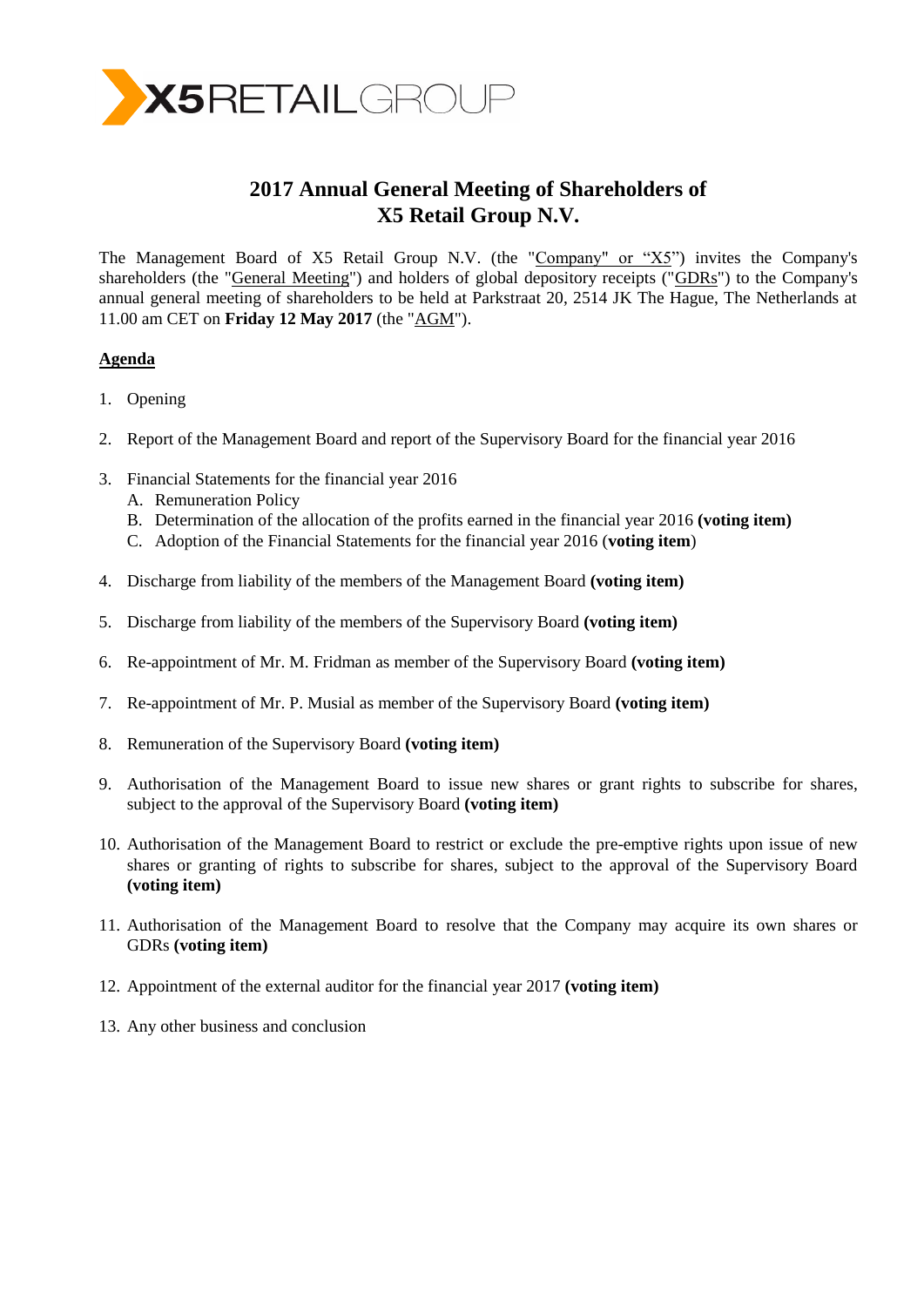

#### Record date

Persons with the right to vote and/or the right to attend the AGM are considered to be those persons who on **14 April 2017** after processing of all debit and credit entries up to and including that day (the "Record Date") are registered in one of the registers mentioned hereafter.

The Company's annual report for the financial year 2016 (the "2016 Annual Report"), which includes the Company's balance sheet and profit and loss account with the explanatory notes (the "2016 Financial Statements") are available on the Company's website [www.x5.ru](http://www.x5.ru/) and will also be deposited for inspection by the shareholders and other persons entitled to attend the AGM at the Company's offices in The Hague, The Netherlands and are available free of charge. Copies will also be available for inspection at the AGM.

The shareholders' register of the Company in The Hague, The Netherlands, has been designated as register to certify the shareholders entitled to vote on the shares. The shareholders identified as entitled to vote on the basis of the shareholders register of the Company on the Record Date may exercise their rights to vote and attend the AGM. These shareholders may also exercise their rights to vote and/or attend the AGM by a written proxy, in the English language, duly executed and legalised in accordance with the laws of the country where the proxy is issued. Proxy holders must present their written proxy at the AGM.

The register of GDR holders maintained by The Bank of New York Mellon (the "Depositary") indicates the persons entitled to GDRs on the Record Date and entitled to give voting instructions to the Depositary pursuant to Article 12 of the GDR Terms and Conditions. GDR holders may instruct the Depositary with regard to the exercise of voting rights with respect to Deposited Shares (as defined in the GDR Terms and Conditions) by completing, signing and returning to the Depositary the relevant voting documentation forwarded by the Depositary to the GDR holders. The deadline for providing instructions to the Depositary will be specified by the Depositary in the information provided to GDR holders. The Depositary will procure the exercise of voting instructions received from GDR holders by the relevant deadline in accordance with the GDR Terms and Conditions and the normal processes of the Depositary.

Alternatively, GDR holders who wish to vote in person at the AGM will, on request, be granted an exclusive proxy to do so by the Depositary. A GDR holder to whom such exclusive proxy has been granted must notify the Management Board of the Company of their intention to attend and vote at the AGM and must provide the Management Board with a copy of such proxy at least five (5) days prior to the AGM. GDR holders who intend to vote in this manner must provide sufficient proof of identification on admission to the AGM. In addition, if the exclusive proxy has been granted by the Depositary to a GDR holder which is a legal entity, the person who represents such legal entity at the AGM must provide sufficient proof that he is duly authorised to do so by means of a statement from a local lawyer or notary admitted to practice in the jurisdiction of the GDR holder, duly executed and legalised in accordance with the laws of such jurisdiction.

The Hague, 31 March 2017

The Supervisory Board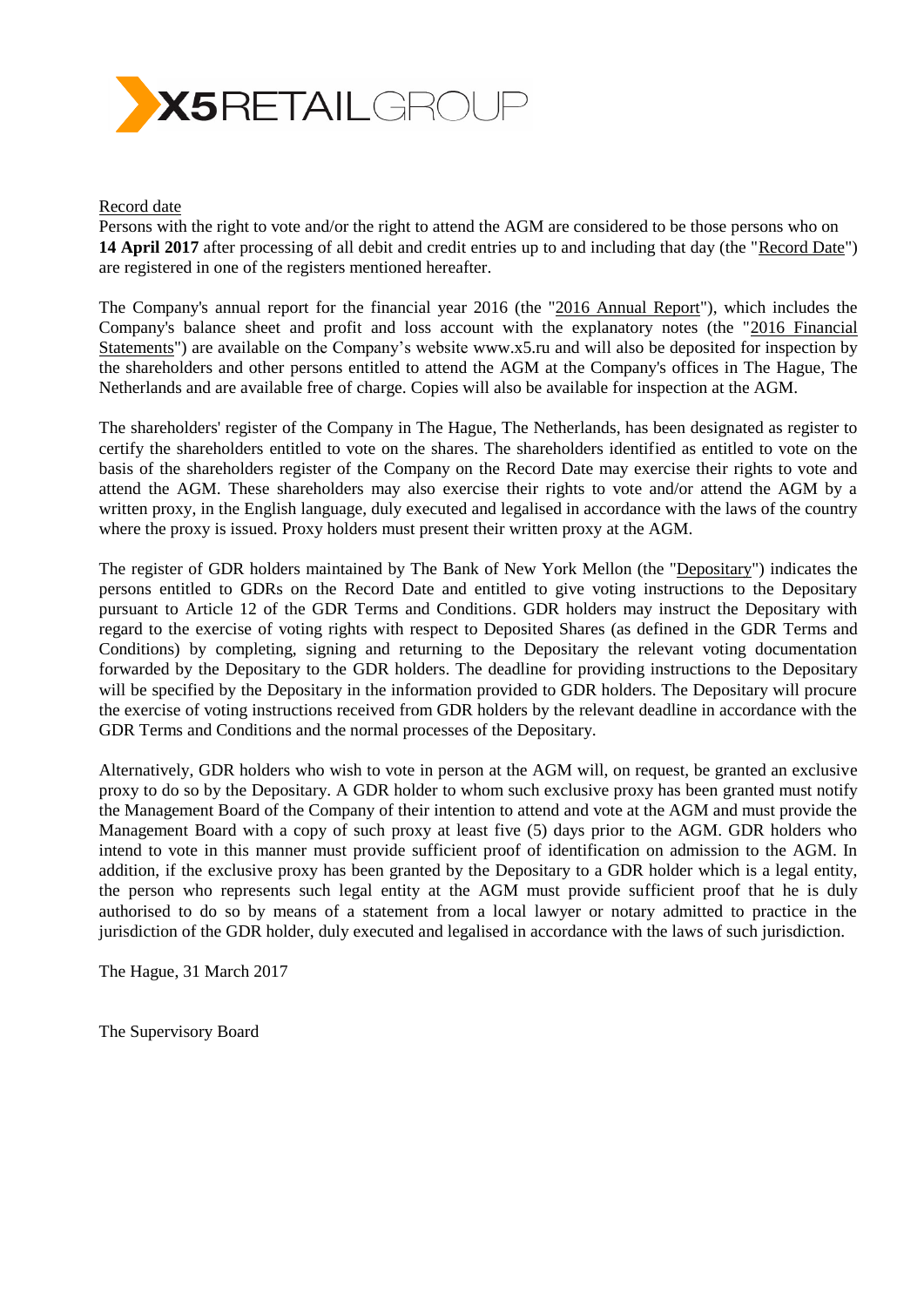

#### **Explanatory Notes to the Agenda**

#### **3a. Remuneration Policy**

In accordance with Dutch legislation, the application of the remuneration policy in 2016 will be discussed and accounted for during the Annual General Meeting of Shareholders. Please refer to the 2016 remuneration report in the 2016 Annual Report on pages 173-177.

### **3b. Determination of the allocation of the profits earned in the financial year 2016** (voting item)

The Supervisory Board proposes to the General Meeting to transfer the result for the financial year 2016 to the other reserves of the Company.

#### **3c. Adoption of the Financial Statements for the financial year 2016** (voting item)

It is proposed to the General Meeting to adopt the 2016 Financial Statements. The 2016 Financial Statements are included in the 2016 Annual Report which is deposited for inspection by the shareholders and other persons entitled to attend the AGM at the Company's offices in The Hague, The Netherlands. Copies of the 2016 Annual Report are available on-line on the Company's website, and will also be available for inspection at the AGM.

## **4. Discharge from liability of the members of the Management Board** (voting item)

It is proposed to the General Meeting to discharge the members of the Management Board in office in 2016 from all liability in relation to the exercise of their duties in the financial year 2016, to the extent that such exercise is apparent from the 2016 Financial Statements or other public disclosures prior to the adoption of the 2016 Financial Statements.

#### **5. Discharge from liability of the members of the Supervisory Board** (voting item)

It is proposed to the General Meeting to discharge the members of the Supervisory Board in office in 2016 from all liability in relation to the exercise of their duties in the financial year 2016, to the extent that such exercise is apparent from the 2016 Financial Statements or other public disclosures prior to the adoption of the 2016 Financial Statements.

# **6. Re-appointment of Mr. Mikhail Fridman as member of the Supervisory Board** (voting item)

Under the rotation schedule of the Supervisory Board, Mr. Fridman reaches his end of term as Supervisory Board member this year. Mr. Fridman is eligible for re-appointment. The Supervisory Board proposes to appoint Mr. Fridman for a new term ending on the day of the annual general meeting of shareholders to be held in 2021, which is the fourth year after the year of the re-appointment.

Mr. Fridman, one of the original founders of Alfa Group Consortium, is Chairman of the Supervisory Board of Alfa Group Consortium, one of Russia's largest privately owned financial-industrial conglomerates. Mr. Fridman is also a member of the Supervisory Board of VimpelCom Ltd., a member of the Board of Directors of Alfa-Bank, and а member of the Board of Directors at ABH Holdings. Mr. Fridman is a member of the Board of the Russian Union of Industrialists and Entrepreneurs and the International Advisory Board of the Council on Foreign Relations (USA). He graduated from the Moscow Institute of Steel and Alloys in 1986. Mr. Fridman was born in Lvov, Ukraine in 1964.

Mr. Fridman was appointed to the Supervisory Board of the Company in 2006, and re-appointed for a second and third term in, respectively, 2009 and 2013, in accordance with the Company's rotation schedule for members of the Supervisory Board. Subject to his reappointment for a fourth term, Mr. Fridman thus exceeds the maximum twelve year appointment term set out in the Dutch Corporate Governance Code.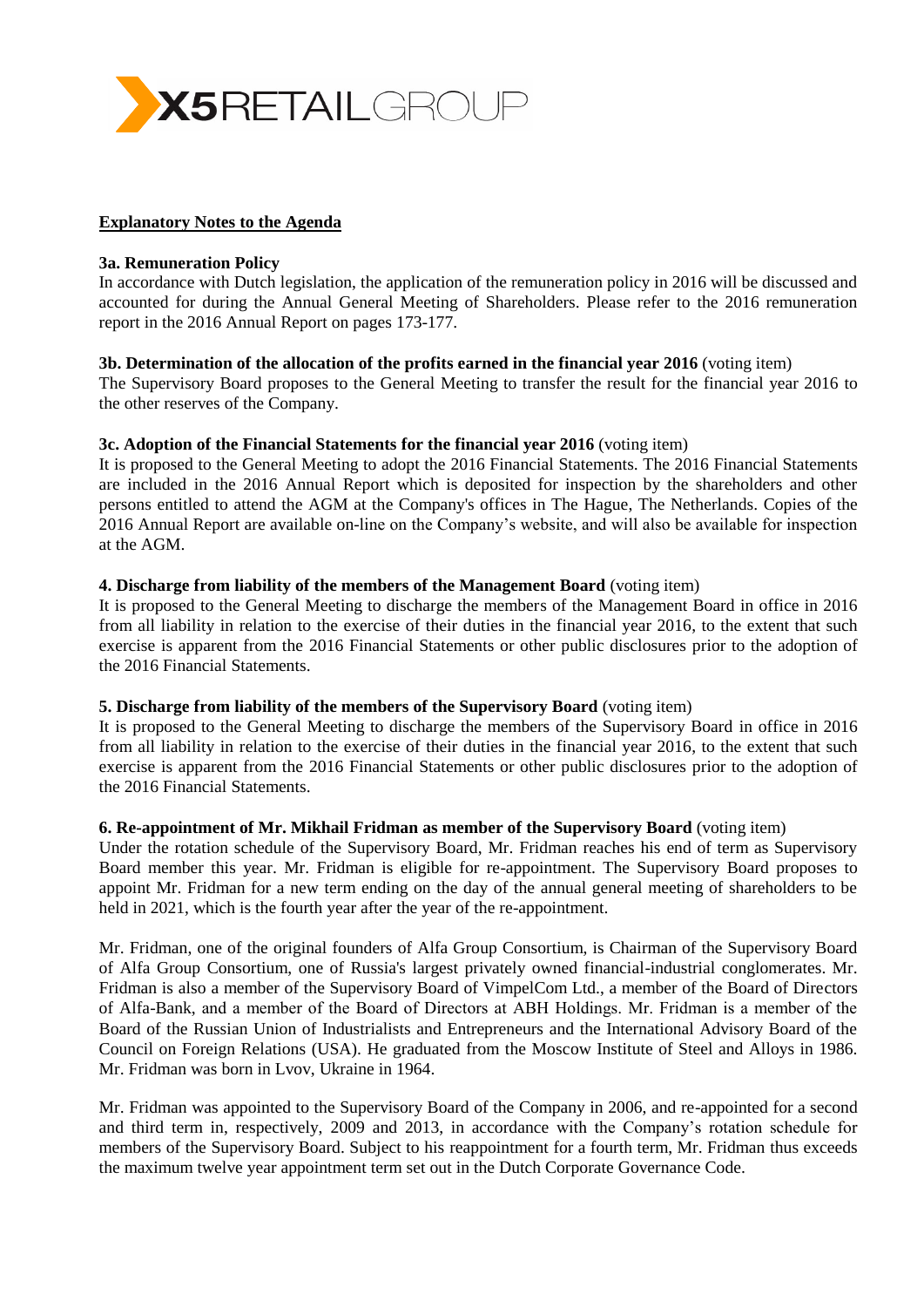

Mr. Fridman is founder and chairman of the Alfa Group Consortium, which is currently the largest shareholder in X5 with a holding interest of 47.86%. X5 is committed to long-term value creation for all shareholders. The Company believes that it benefits from the long-term commitment of its large shareholders. The interests of Supervisory Board members who hold more than 10% of the shares are substantially aligned with those of X5 and the broad shareholder base. These Supervisory Board members generally have an involvement with the Company over the longer period and this in turn contributes to long-term value creation for X5 and all its shareholders.

#### **7. Re-appointment of Mr. Pawel Musial as member of the Supervisory Board** (voting item)

Under the rotation schedule of the Supervisory Board, Mr. Musial reaches his end of term as Supervisory Board member this year. Mr. Musial is eligible for reappointment. The Supervisory Board proposes to appoint Mr. Musial for a new term ending on the day of the annual general meeting of shareholders to be held in 2021, which is the fourth year after the year of the reappointment.

Mr. Musial, a Polish citizen born in 1968, is Chairman of Profi Rom Food, one of the largest supermarket chains in Romania, following his position as CEO of the chain from 2010 until 2015. In 2008 and 2009 he was Chairman of the Ukrainian supermarket chain EKO Market. From 2006 to 2007 Pawel was chief commercial officer and member of the Management Board of X5, having previously been general director and chief operating officer of the Perekrestok chain since 2004. Prior to joining Perekrestok, Pawel held senior management positions in the food retail industry in Poland, including five years with Tesco Polska, with his last position as regional director. Pawel graduated from the Warsaw University of Life Sciences (SGGW) with an engineer degree in nutrition technology.

Mr. Musial was appointed to the Supervisory Board of X5 in 2013. The Supervisory Board recommends to appoint Mr. Musial for a new term in view of his knowledge of X5, his executive track record in, and in-depth knowledge of, the food retail industry, and the dedication with which he fulfils his role as member of the Supervisory Board and member of the Audit Committee and the Strategy Committee. Mr. Musial holds 2,461 GDRs in the Company.

# **8. Remuneration of the Supervisory Board** (voting item)

In accordance with the remuneration principles for the Supervisory Board it is proposed to the General Meeting that under the Restricted Stock Unit Plan, the Supervisory Directors Stephan DuCharme, Christian Couvreux, Pawel Musial, Geoff King, Peter Demchenkov and Mikhail Kuchment shall be awarded a number of RSUs with award date 19 May 2017, equal to 100% of the gross annual remuneration -excluding extraordinary compensation- of the relevant Supervisory Director in 2017, divided by the average market value of one GDR as of 19 May 2017. Under the rules of the plan, the average market value is defined as the volume weighted average price of a GDR over the thirty calendar days immediately preceding 19 May 2017. The volume weighted average price is calculated using the closing price of a GDR taken from the Official List of the London Stock Exchange.

The awarded RSUs will vest on 19 May 2020, followed by a lock-in period ending on 19 May 2022. Each award is subject to forfeiture rules depending on the relevant Supervisory Director's term of office during the period until the date of vesting.

#### **9. Authorisation to issue shares** (voting item)

It is proposed to the General Meeting to authorize the Management Board for a period of 18 months from the date of this AGM, i.e. until and including 12 November 2018, to issue shares or grant rights to subscribe for shares, subject to the approval of the Supervisory Board. The authority to issue shares or to grant rights to